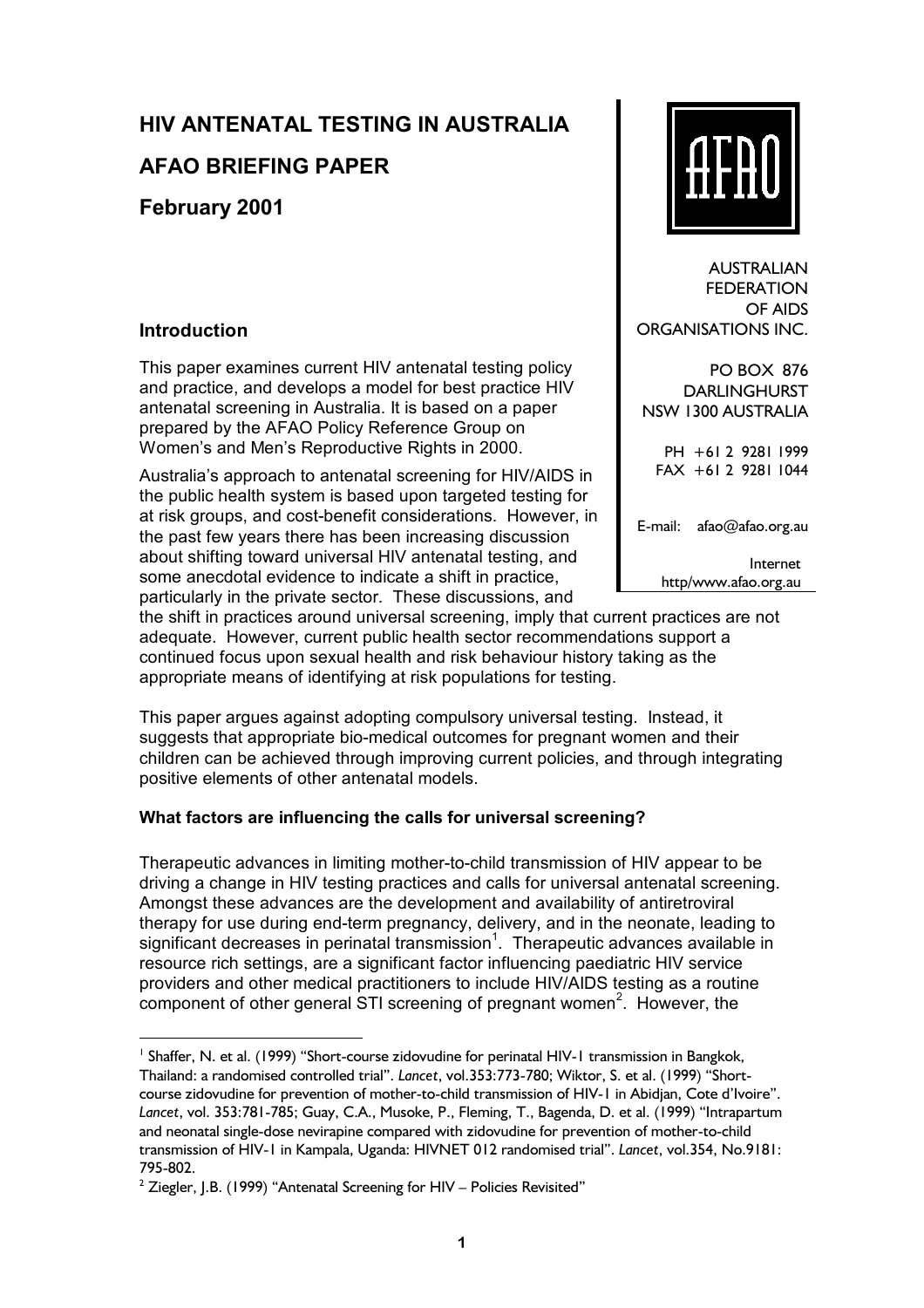danger in focusing upon bio-medical aspects of antenatal prevention and treatment is that it ignores the question of whether current approaches and practices are failing, and if so how they may be improved.

#### **To what extent is universal antenatal testing already taking place, and why?**

It is unknown to what extent antenatal testing is currently taking place, although anecdotal discussion suggests that the practice is well established in the private health sector and gaining acceptance in the public sector as practitioners perceive ìduty-of-careî towards patients to include testing. There also appears to be increasing concern by health practitioners at the potential professional and legal ramifications of perinatal transmission in circumstances where HIV screening is not offered and a patient is unaware of their health status. However, in the absence of repeated testing of both the patient and her partner throughout the pregnancy, routine HIV/AIDS testing may not provide legal protection for practitioners. Universal screening may simplify the legal risk of failing to assess a patientís risk behaviour and decrease the time necessary to take a full sexual and behavioural risk assessment. However, practitionersí duty of care to HIV positive pregnant women who are unaware of their status is unlikely to be met by testing alone. The process of sexual health history taking has been demonstrated as effective in educating women about behaviours that place them at risk, and assists in identifying any changes through pregnancy that increases this risk.

#### **Do women feel pressured to accept HIV/AIDS testing as a standard screening procedure?**

Research from overseas indicates that offering HIV testing to women does not necessarily result in a decision to test<sup>3</sup>. Rather, it is women who are provided with appropriate pre-test counselling, who are more likely to accept an offer of antenatal screening. A concern with routinely offering voluntary testing as a component of general STI screening, is that pregnant women may feel compelled to accept a test without being provided with the necessary information to inform consent, or to gain an understanding of the implications of a positive result.

## **Is adequate HIV/AIDS pre- and post-test counselling available?**

Any introduction of routine HIV screening for all pregnant women should be accompanied by policies and guidelines that set out requirements for pre- and posttest counselling. This approach has significant resource implications. Current services for pre- and post-test counselling are already overstretched. It is likely that general practitioners would conduct the bulk of such counselling in the future, and due to time, resource, and training constraints, that pre-test counselling would not be offered.

#### **Do health service providers, such as general practitioners, possess the necessary specialist skills to provide HIV/AIDS services?**

Overseas research indicates that a decision to undergo HIV testing is dependent upon the type of pre-test counselling provided. It is of concern that general practitioners and obstetricians, particularly outside metropolitan centres, may not

 $3$  Gibb, D. (1998) "Factors affecting uptake of antenatal HIV testing in London: Results of a multicentre studyî. *British Medical Journal*, vol.316:259-261.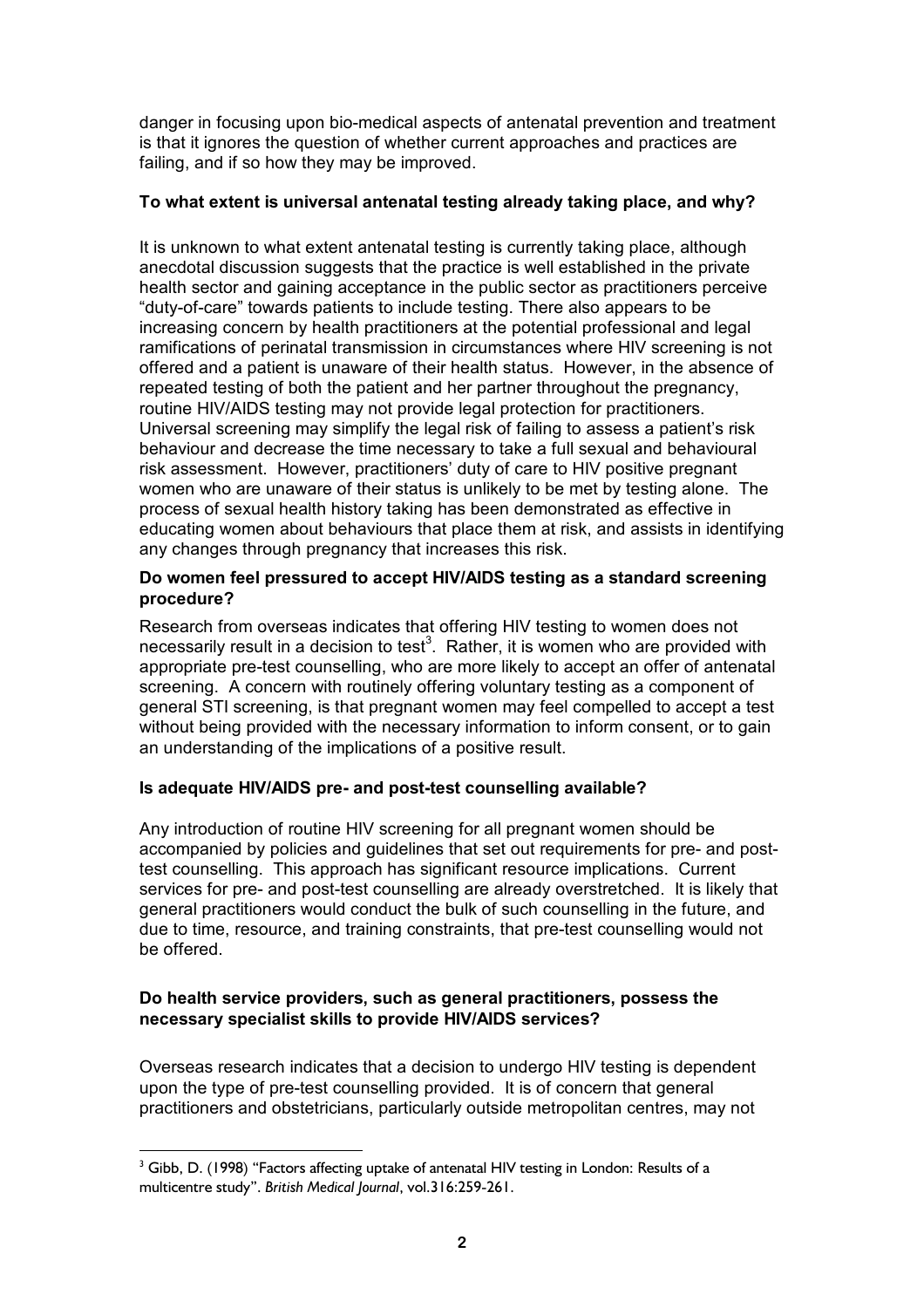possess the skills, or have available the time, to provide adequate pre- and post-test counselling. Introduction of a policy of routine screening may result in many women being tested as part of general STI screening. However, this may occur without adequate consent or counselling, and at significant financial outlay. If voluntary testing is offered together with improved training for health care providers, this would assist pregnant women to make informed decisions as to whether HIV testing is appropriate $4$ 

#### **Is the cost associated with routine screening justified given the extremely low rates of HIV/AIDS infection amongst pregnant women in Australia?**

A universal HIV antenatal screening policy would have significant resource implications. The financial burden on health budgets – due to the increased number of tests ordered, verifications and re-testing of positive results, pre- and post-test counselling sessions and HIV/AIDS training for practitioners – may be hard to justify given women remain a low risk population in Australia. Whilst it is known that some pregnant women are tested for HIV without their consent in Australia, any proposal to extent testing on a voluntary basis to all pregnant women will, in reality, be compromised by an absence of resources. Given the range of issues arising from universal testing, it must be considered where scare resources are best dedicated.

#### **Other issues**

When examining antenatal issues, there appears to be an overwhelming focus on the well being of the child at the expense of the treatment and care of the mother, and a lack of acknowledgment that significant debate exists on the merits of different approaches to limiting mother-to-child HIV transmission. Parents' views on how to manage pregnancy may diverge from those of medical practitioners. In addition, many HIV positive women who have given birth report prejudiced attitudes within the health sector, or poor information and advice from health professionals<sup>5</sup>. It is clearly unacceptable to increase the detection of HIV positive pregnant women without making adequate care and follow-up available.

There is also a concern that achieving the goal of universal screening of all pregnant women in Australia would require legislation imposing compulsory testing. Such a practice is contrary to current health policies which acknowledge that educative practices such as access to resources and information informs an individual's decisions with respect to their treatment and care. **[not clear what the point is here.]** Moreover, the policy of mandatory testing of any population has been consistently rejected as an approach which fails to respect human rights, and which can in fact undermine HIV prevention efforts **[see email text material on the link between hiv/aids and human rights]**

#### Antenatal models – strengthening and integrating approaches

A range of different approaches can be identified that may contribute to identifying HIV prevalence in pregnant women, support HIV positive women in decisions

 $<sup>4</sup>$  Sherr et al. (2000) "Consent and antenatal HIV testing: the limits of choice and issues of consent in</sup> HIV and AIDS" (in press).

 $<sup>5</sup>$  Positive Women Victoria – private discussion.</sup>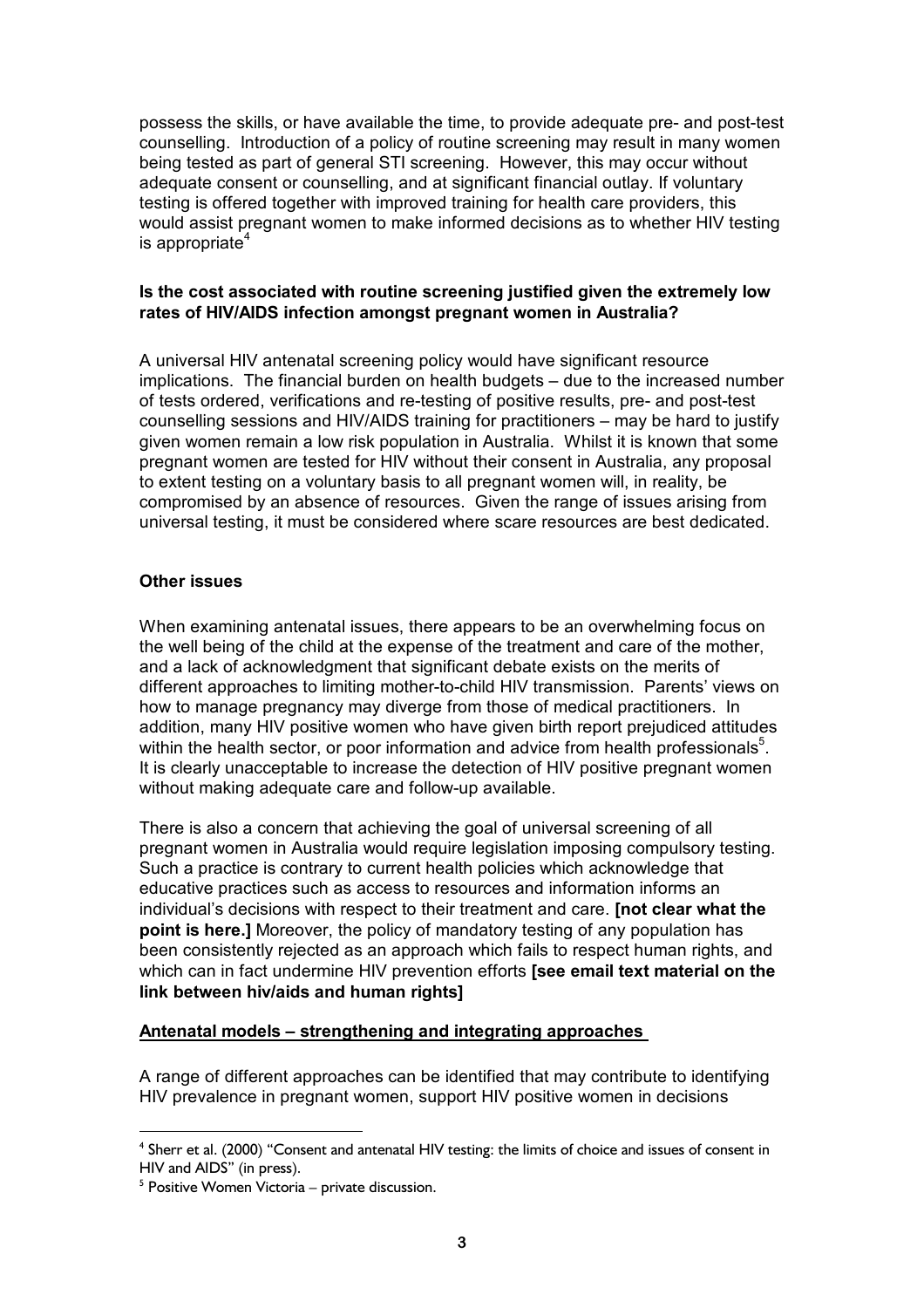relating to the management of pregnancy and birth, and provide bio-medical interventions to limit the transmission to the neonate or infant.

#### **Offering voluntary HIV/AIDS screening to all pregnant women**

This approach is strengthened by offering testing to women throughout pregnancy, not just at first presentation. Further, the sexual partners of all pregnant women should also be offered a test. Research indicates that the timing and context in which screening is offered significantly affects the uptake of an offer to test $6$ .

#### **Routine availability of HIV/AIDS testing**

This model requires that HIV/AIDS testing be available for all women who seek a test in Australia. It does not require that the test be offered. Such an approach is not effective unless pregnant women are aware of HIV testing options, and receive information as to the benefits of testing, their risk of infection, and appropriate pretest counselling.

#### **Identifying at risk populations through sexual health and other risk behaviour screening and offering HIV/AIDS testing**

Issues have been raised with respect to the coverage and quality of such an approach. These include whether all health practitioners assess all pregnant womenís risk behaviours, and whether all health practitioners have adequate training to support quality assessment, make appropriate recommendations, and provide pre- and post-test counselling. Further, questions also arise as to whether changes in pregnant womenís practices or behaviour are monitored throughout the pregnancy. Suggested improvements in this approach are to extend the practice of identifying at risk populations, by offering HIV/AIDS testing to both women and their partners at regular intervals throughout pregnancy.

#### **Encouraging pre-conception testing for all pregnant women**

This model encourages women and their partners to consider their own sexual and other risk behaviour practices prior to conception, and to test for HIV. This is useful for potential parents who are planning pregnancy, and would obviate the need to test during pregnancy, when there are significant psychological issues relating to learning HIV status at this time. It requires considerable contraceptive planning, and is unrealistic for unplanned pregnancies. However, integrated into other models of voluntary HIV testing and counselling, it may be an affective component of limiting mother-to-child transmission rates

#### **Conclusion**

A danger exists that universal HIV screening for pregnant women will be introduced without serious discussion of the issues such as those outlined in this paper. Until these issues are clarified, and processes initiated and resources made available to

 $<sup>6</sup>$  Simpson, W.M. et al. (1999) "Antenatal HIV testing: assessment of a routine voluntary approach".</sup> *British Medical Journal*. Vol.318:1660-1661.